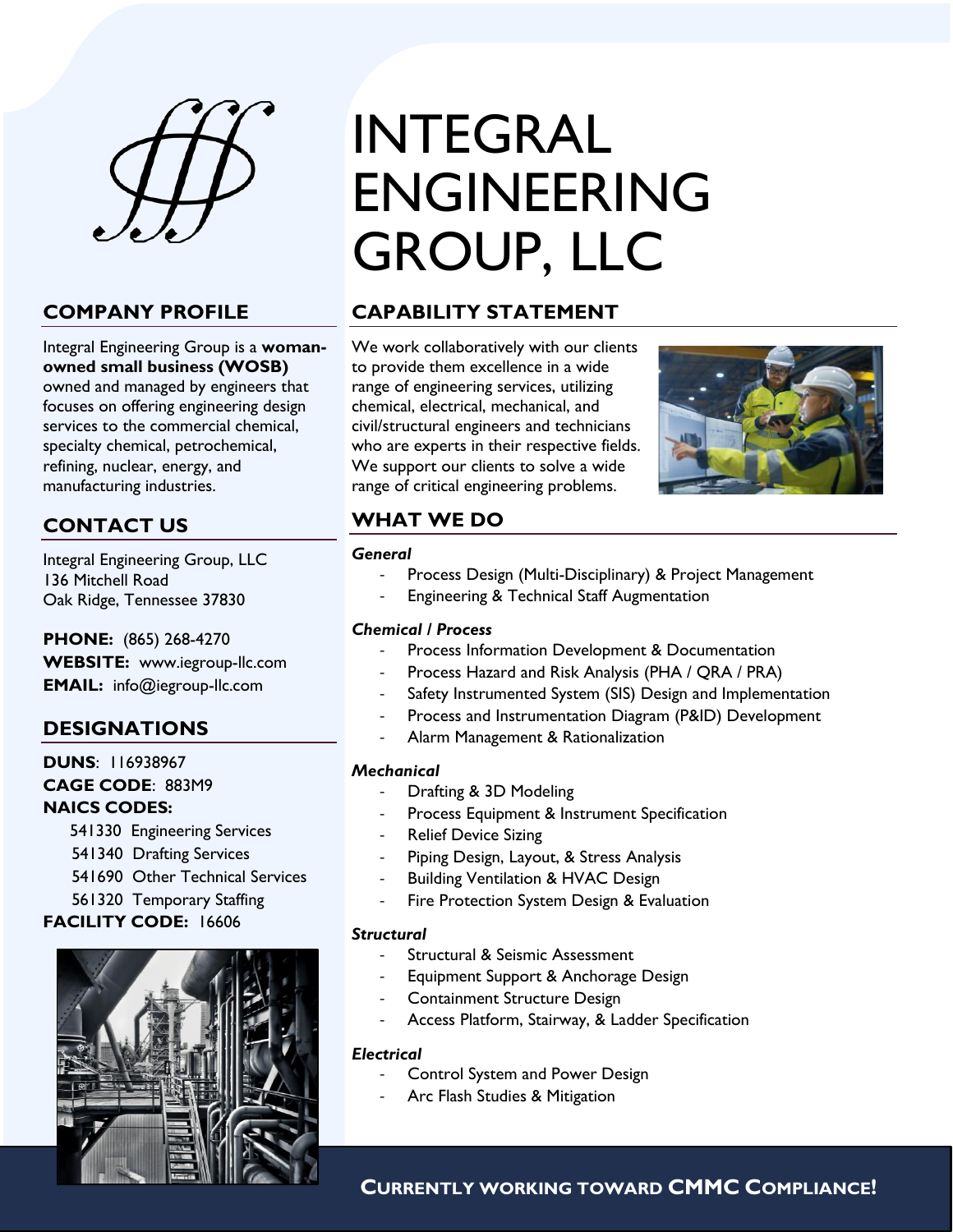

# **BWX Technologies, Inc.**

### *Nuclear Fuel Services (BWXT)*

PoP: 03/2021 to Present<br>Value: \$500.000 \$500,000 Contact: Ken Givens 1205 Banner Hill Rd Erwin, TN 37650 krgivens@bwxt.com



## *Johnson Controls Federal Systems, Inc.*

| PoP:     | 01/2022 to Present      |
|----------|-------------------------|
| Value:   | \$15,000                |
| Contact: | <b>Bruce Fisackerly</b> |
|          | 3442 Starway Drive      |
|          | Bartlett, TN 38135      |
|          | bfisackerly@aec-inc.net |

## INTEGRAL ENGINEERING GROUP, LLC

## **PERFORMANCE HISTORY**

## *PROJECT: LICENSING AND DESIGN OF URANIUM METAL PURIFICATION AND CONVERSION SYSTEM*

Providing ongoing engineering support for the licensing and design of a Uranium Metal (U-Metal) Purification and Conversion System for construction at the Nuclear Fuel Services (NFS) facility in Erwin, Tennessee. IEG is updating existing NFS site documentation to include new U-Metal process descriptions and accident scenario information. Relevant Hazard Analyses, Risk Assessments, and Accident Consequence Evaluations were performed to ensure impacts were well within regulatory limits and performance requirements of 10 CFR 70.61. Additionally, IEG is providing ongoing process engineering support by performing process calculations, documenting process information, specifying equipment and instrumentation controls, generating data sheets, creating IQ/OQ/PQ test plans, and providing input for system operating procedures.

## *PROJECT: SUPPORT FRAME FOR Y-12 NATIONAL SECURITY COMPLEX CHILLER REPLACEMENT*

Providing structural design, analysis, and construction documentation for the structural support frame of a replacement chiller over an existing chiller water basin. As part of an effort to increase efficiency and lower maintenance costs, many aged chillers at the Y-12 Complex in Oak Ridge, Tennessee are being replaced. IEG performed site visits to as-built the existing chiller basin. Using Autodesk Revit and RISA-3D, IEG is analyzing and optimizing the support frame for loads including seismic and wind in accordance with ASCE 7 and AISC 360. When drawings of existing infrastructure are unavailable, IEG is making conservative, verifiable assumptions to keep the project moving forward. Project deliverables include a detailed calculation report for the chiller frame and frame connections, design drawings, and construction specifications.

## *PROJECT: HAZARD ANALYSES OF WAARP AND ANSOL TANK FARMS*

Provided process hazard analysis (PHA) and semi-quantitative risk assessment (QRA) using layers of protection analysis (LOPA) services of the Weak Acetic Acid Recovery (WAARP) Tank Farm and the Ammonium Nitrate Solution (ANSol)Tank Farm for BAE Systems, OSI at the Holston Army Ammunition Plant in Kingsport, Tennessee as part of BAE's contract deliverables package to their customer (U.S. Department of Defense). Project deliverables included preliminary and final design analysis reports summarizing the findings of each analysis and a list of recommendations with technical basis justification. Additionally, facility siting and human factors was analyzed for each process and summarized. The analyses met all requirements as stated in paragraph (e) of OSHA's process safety management (PSM) regulation, 29 CFR 1910.119 and part 68.67 of EPA's risk management program (RMP) regulation, 40 CFR 68.

## **BAE SYSTEMS**

## *BAE Systems, Ordnance Systems Inc.*

| bryan.long@baesystems.com |
|---------------------------|
|                           |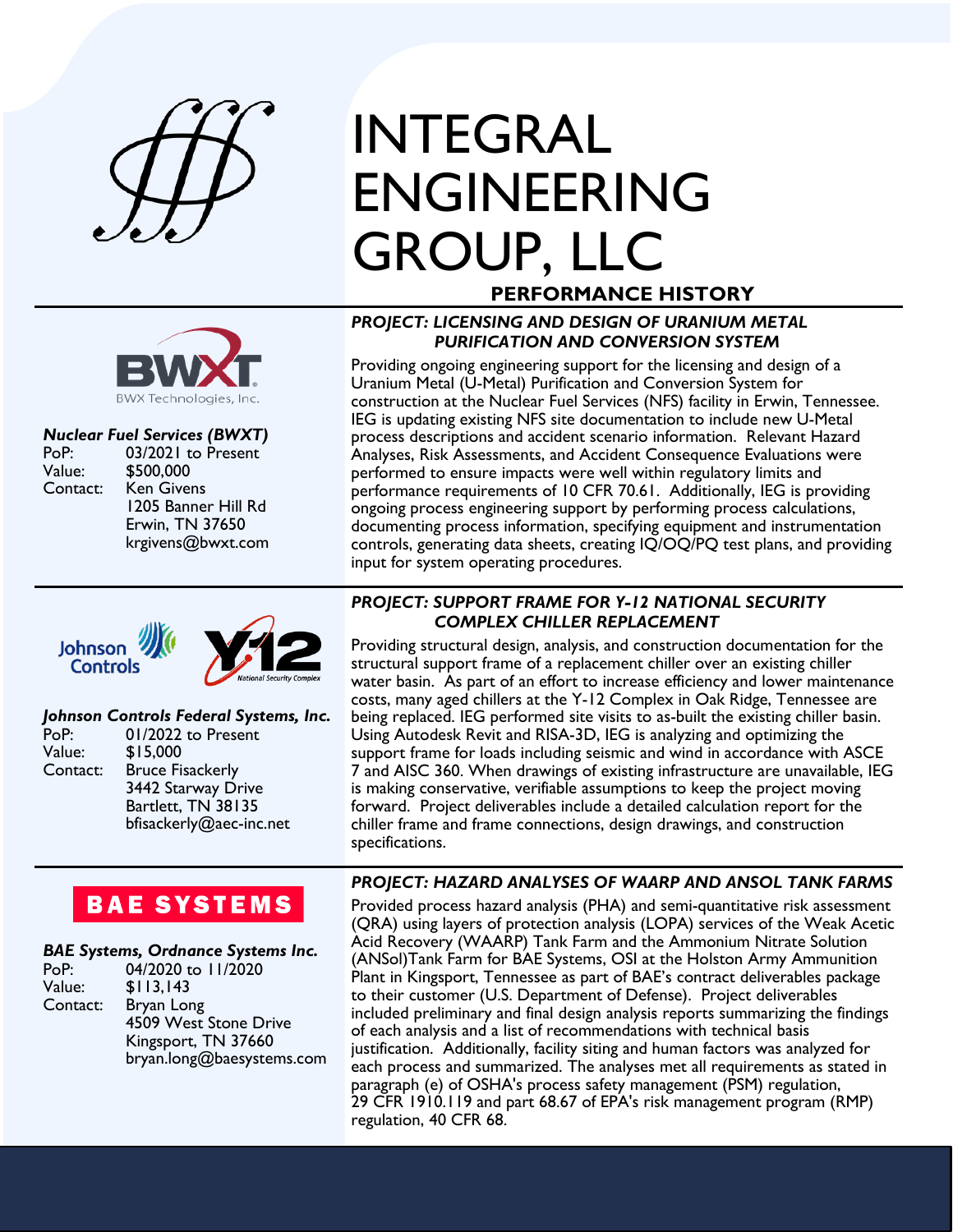

## INTEGRAL ENGINEERING GROUP, LLC **PERFORMANCE HISTORY**



## *Atkins Global Nuclear Secured*

PoP: 01/2022 to Present<br>Value: \$95.000+ \$95,000+ Contact: Glenn Diener 10330 Old Columbia Road Columbia, MD 21046 glenn.diener@atkinsglobalns.com

## *PROJECT: ONGOING ENGINEERING DESIGN SUPPORT OF THE LITHIUM PROCESSING FACILITY (Y-12 COMPLEX)*

Providing ongoing engineering support for the design of the Lithium Processing Facility at the Y-12 National Security Complex in Oak Ridge, Tennessee. IEG is updating existing Y-12 site documentation to include process descriptions and calculations. Personnel provide ongoing process engineering support by performing necessary process calculations, documenting process information, specifying equipment and instrumentation controls, generating data sheets, addressing customer comments, creating test plans, and providing input for system operating procedures.



## *Nuclear Fuel Services (BWXT)*

- PoP: 12/2021 to Present<br>Value: \$13.700+
- $$13,700+$ Contact: Jason Ward 1205 Banner Hill Rd Erwin, TN 37650 jkward@bwxt.com

#### *PROJECT: ONGOING ENGINEERING SUPPORT OF VARIOUS ENGINEERING PROJECTS*

Providing ongoing engineering support for various engineering projects at the Nuclear Fuel Services (NFS) facility in Erwin, Tennessee. Tasks to date include performing necessary pressure vessel relief calculations and relief device system design in compliance with API RP 520 Part 1 and API Standard 521.



#### *Boston Government Services*

| 06/2021 to 08/2021  |
|---------------------|
| \$7,700             |
| Chris Dean          |
| 105 Mitchell Road,  |
| Suite 201           |
| Oak Ridge, TN 37830 |
| cdean@bgs-llc.com   |
|                     |

#### *PROJECT: LICENSING STUDY AND CONCEPTUAL FACILITY ENGINEERING FOR A PILOT NUCLEAR FUEL FABRICATION FACILITY*

Provided structural engineering consulting services for a pilot nuclear fuel fabrication facility. IEG performed a code compliance review and permitting study to determine facility structural requirements under NUREG-1520, DOE STD-1020, and International Building Code. The client was considering purchasing an existing facility to utilize as the pilot plant facility. IEG assessed the facility for structural regulation compliance and made recommendations and cost estimates for necessary infrastructure upgrades. IEG provided specific insight on the classification of the structure, natural phenomena hazards (seismic, wind, tornado, and flooding), and performed preliminary analysis on the foundation, building slab, superstructure, and building envelope.